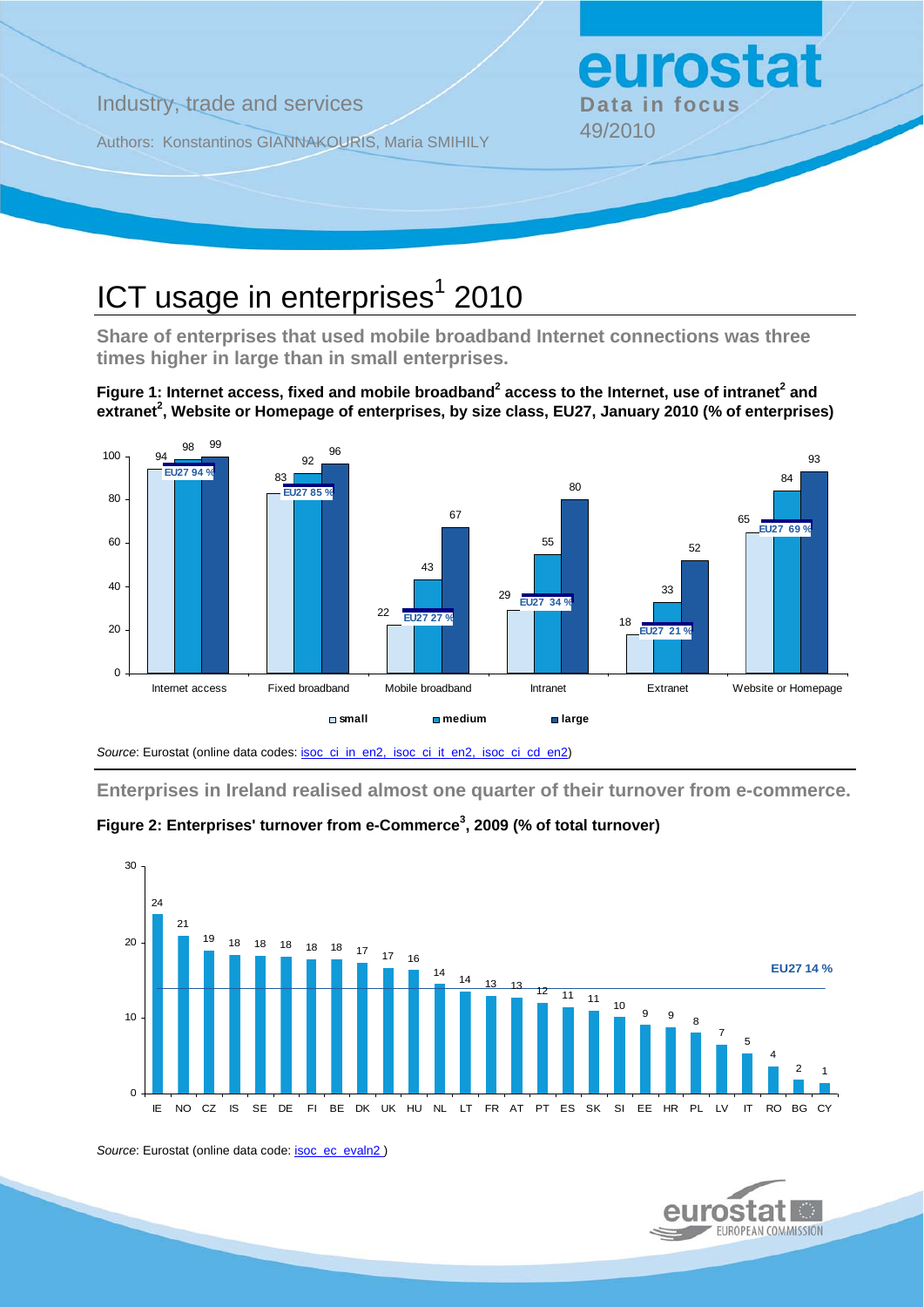**Two out of three large enterprises used mobile broadband Internet connections.** 

|             | <b>Fixed broadband</b><br><b>Mobile broadband connection</b><br><b>Internet</b> |            |                 |                 |                 |                 | <b>Website or</b> |
|-------------|---------------------------------------------------------------------------------|------------|-----------------|-----------------|-----------------|-----------------|-------------------|
|             | access                                                                          | connection | all enterprises | small           | medium          | large           | Homepage          |
| <b>EU27</b> | 94                                                                              | 85         | 27              | 22              | 43              | 67              | 69                |
| ВE          | 97                                                                              | 89         | 29              | 24              | 49              | 70              | 78                |
| BG          | 85                                                                              | 61         | 9               | 7               | 14              | $\overline{34}$ | $\overline{37}$   |
| CZ          | 95                                                                              | 85         | 18              | 13              | 35              | 51              | 74                |
| DK          | 97                                                                              | 84         | 43              | 39              | 63              | 81              | 88                |
| DE          | 97                                                                              | 89         | 27              | 17              | 40              | 67              | 84                |
| EE          | 96                                                                              | 87         | 9               | $\overline{7}$  | 13              | 36              | 70                |
| ΙE          | 92                                                                              | 84         | 36              | 31              | $\overline{52}$ | 73              | 68                |
| EL          | 90                                                                              | 80         | 6               | 5               | 14              | 20              | 58                |
| ES          | 97                                                                              | 95         | 35              | $\overline{31}$ | 57              | 75              | 62                |
| FR          | 97                                                                              | 93         | 28              | 23              | 46              | 68              | 58                |
| ΙΤ          | 94                                                                              | 83         | 19              | 16              | 38              | 66              | 61                |
| CY          | $\overline{88}$                                                                 | 85         | 11              | 9               | $\overline{19}$ | 39              | $\overline{52}$   |
| LV          | 91                                                                              | 66         | 12              | 10              | 19              | 41              | 48                |
| LТ          | 96                                                                              | 78         | 20              | 16              | 32              | 62              | 65                |
| LU          | 96                                                                              | 87         | 20              | 17              | 26              | 57              | 70                |
| HU          | 90                                                                              | 78         | 22              | 18              | 36              | 57              | 57                |
| МT          | 94                                                                              | 91         | 28              | 24              | 41              | 62              | 66                |
| <b>NL</b>   | 98                                                                              | 90         | 28              | 23              | 47              | 68              | 81                |
| AT          | 97                                                                              | 75         | 46              | 42              | 65              | 91              | 80                |
| PL          | 96                                                                              | 66         | 21              | 16              | 32              | 64              | 65                |
| PI          | 94                                                                              | 83         | 25              | 20              | 48              | 75              | 52                |
| <b>RO</b>   | 79                                                                              | 49         | 8               | 6               | 14              | 33              | 35                |
| SI          | 97                                                                              | 85         | 31              | 26              | 47              | 73              | 73                |
| <b>SK</b>   | 98                                                                              | 71         | $\overline{36}$ | 32              | 46              | 67              | $\overline{74}$   |
| FI          | 100                                                                             | 93         | 68              | 64              | $\overline{88}$ | 95              | $\overline{87}$   |
| <b>SE</b>   | 96                                                                              | 88         | 55              | 50              | 76              | 91              | 89                |
| UK          | 91                                                                              | 87         | 36              | 33              | 58              | 79              | 76                |
| ΤS          | 98                                                                              | 95         | 43              | 36              | 74              | 78              | 77                |
| NO          | 97                                                                              | 84         | 39              | 35              | 61              | 84              | 78                |
| HR          | 95                                                                              | 76         | 32              | 29              | 41              | 71              | 61                |

**Table 1: Internet access, fixed and mobile broadband access to the Internet, Website or Homepage of enterprises, mobile broadband by size class, January 2010 (% of enterprises)** 

Source: Eurostat (online data codes: **isoc\_ci\_in\_en2**, [isoc\\_ci\\_it\\_en2](http://ec.europa.eu/eurostat/product?code=isoc_ci_it_en2&mode=view), [isoc\\_ci\\_cd\\_en2](http://ec.europa.eu/eurostat/product?code=isoc_ci_cd_en2&mode=view))

**Travel agencies and tour operator reservation services had the highest proportion of electronic sales.** 

#### **Figure 3: Electronic sales by economic activity, EU27, 2008-2009 (% of enterprises)**



Source: Eurostat (online data code: [isoc\\_ec\\_eseln2](http://ec.europa.eu/eurostat/product?code=isoc_ec_eseln2&mode=view))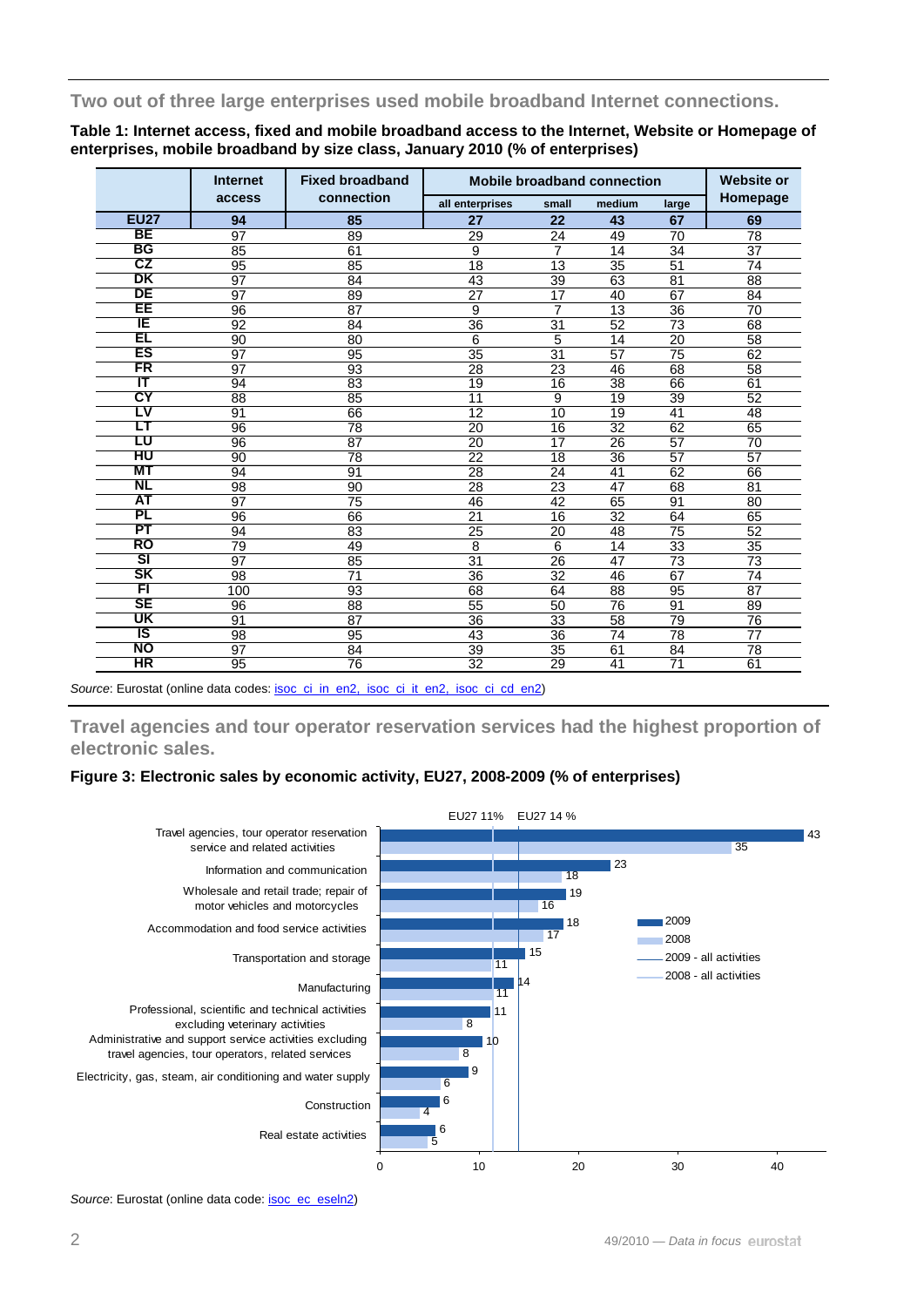

#### **Figure 4: Electronic sales and purchases, Website or Homepage of enterprises, by economic activity, EU27, 2009 (% of enterprises)**

*Source*: Eurostat (online data codes: [isoc\\_ec\\_eseln2](http://ec.europa.eu/eurostat/product?code=isoc_ec_eseln2&mode=view), [isoc\\_ec\\_ebuyn2,](http://ec.europa.eu/eurostat/product?code=isoc_ec_ebuyn2&mode=view) [isoc\\_ci\\_cd\\_en2](http://ec.europa.eu/eurostat/product?code=isoc_ci_cd_en2&mode=view))

**Large enterprises were more likely to share information with suppliers or customers than small and medium enterprises.** 

#### Figure 5: Enterprises sharing information electronically and automatically within the enterprise<sup>4</sup> between different functions and outside the enterprise<sup>5</sup> on the Supply Chain Management, by size **class, EU27, January 2010 (% of enterprises)**



*Source*: Eurostat (online data codes: [isoc\\_pibi\\_ibpn2](http://ec.europa.eu/eurostat/product?code=isoc_pibi_ibpn2&mode=view)[, isoc\\_pibi\\_iscn2\)](http://ec.europa.eu/eurostat/product?code=isoc_pibi_iscn2&mode=view)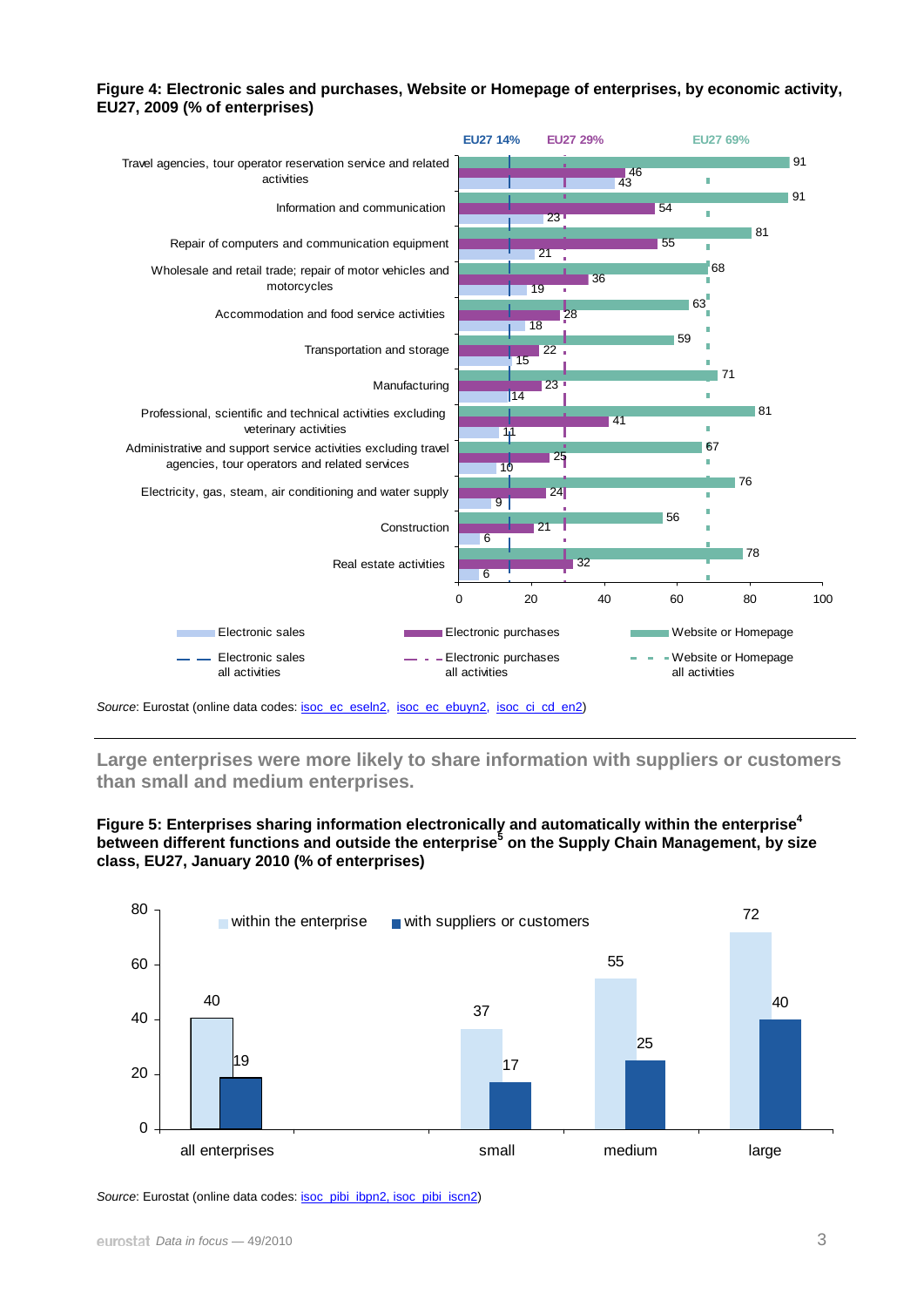**Twice as many enterprises shared information electronically within the enterprise than with suppliers or customers.** 

#### **Figure 6: Enterprises sharing information electronically and automatically within the enterprise between different business functions and outside the enterprise on the Supply Chain Management, by economic activity, EU27, January 2010 (% of enterprises)**



Source: Eurostat (online data codes: [isoc\\_pibi\\_iscn2](http://ec.europa.eu/eurostat/product?code=isoc_pibi_iscn2&mode=view), [isoc\\_pibi\\_ibpn2\)](http://ec.europa.eu/eurostat/product?code=isoc_pibi_ibpn2&mode=view)

## **One in three enterprises shared information electronically within the enterprise for both sales and purchases.**





Source: Eurostat (online data codes: [isoc\\_bde15dip\)](http://ec.europa.eu/eurostat/product?mode=view&code=isoc_bde15dip)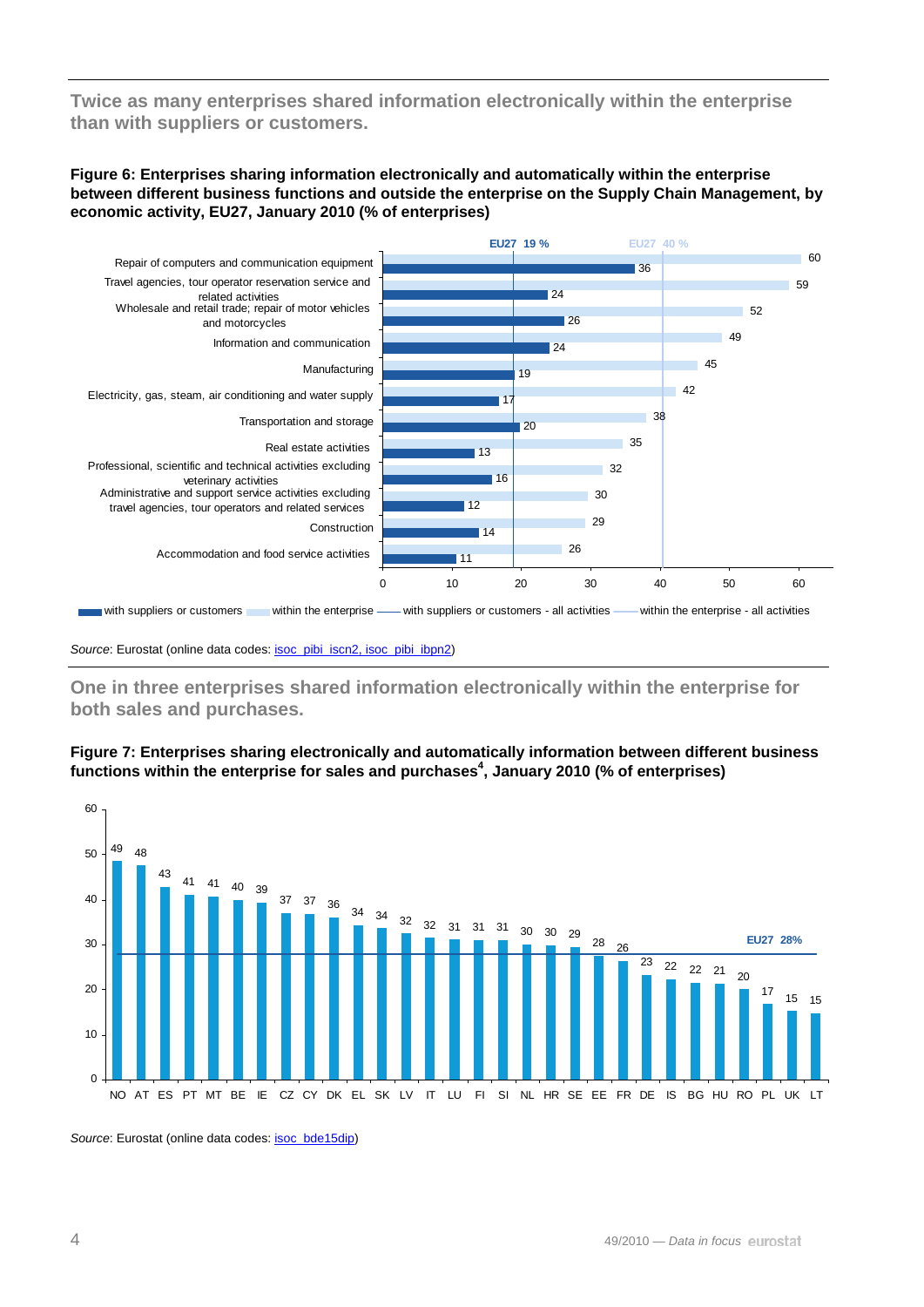**Enterprises in information and communication, repair of computers, travel agencies and tour operator services made more use of CRM than other economic sectors.** 

**Figure 8: Enterprises using Customer Relationship Management software, Enterprise Resource**  Planning software package<sup>6</sup>, by economic activity, EU27, January 2010 (% of enterprises)



*Source*: Eurostat (online data codes: [isoc\\_bde15dip,](http://ec.europa.eu/eurostat/product?code=isoc_bde15dip&mode=view) [isoc\\_bde15dec](http://ec.europa.eu/eurostat/product?code=isoc_bde15dec&mode=view))

**More than half of the enterprises in most economic activities used electronic transmission of data suitable for automatic processing.** 

#### Figure 9: Electronic transmission<sup>7</sup> of data between enterprises, by economic activity, EU27, January **2010, (% of enteprises)**



Source: Eurostat (online data codes: [isoc\\_bde15disc](http://ec.europa.eu/eurostat/product?mode=view&code=isoc_bde15disc))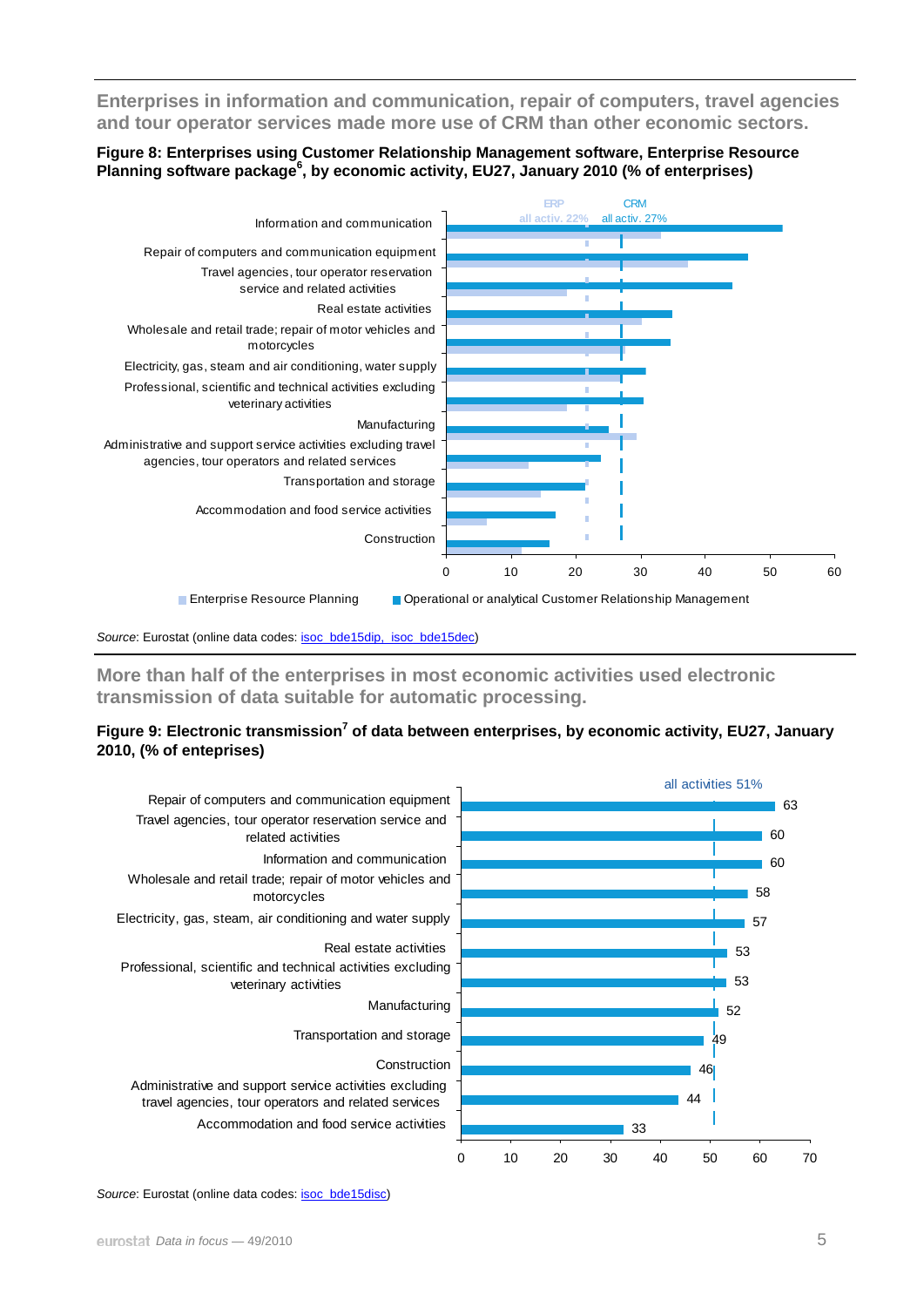**Three times more large than small enterprises had a formally defined ICT security policy.** 

#### **Figure 10: Enterprises having a formally defined ICT security policy with a plan of regular review, by economic activity and size class, EU27, January 2010 (% of enterprises)**



Source: Eurostat (online data code: **[isoc\\_cisce\\_ra\)](http://ec.europa.eu/eurostat/product?code=isoc_cisce_ra&mode=view)** 

**Risks addressed in the ICT security policy did not vary much among enterprises of different size classes.** 

### **Figure 11: Enterprises with a formally defined ICT security policy addressing relevant risks, by risk and size class, EU27, January 2010 (% of enterprises having a security policy)**



destruction or corruption of data due to attack or by unexpected incident

disclosure of confidential data due to intrusion, pharming, phishing attacks of by accident

■ unavailability of ICT services due to attack from outside (e.g. denial of service attack)

Source: Eurostat (online data code: : isoc\_cisce\_ra)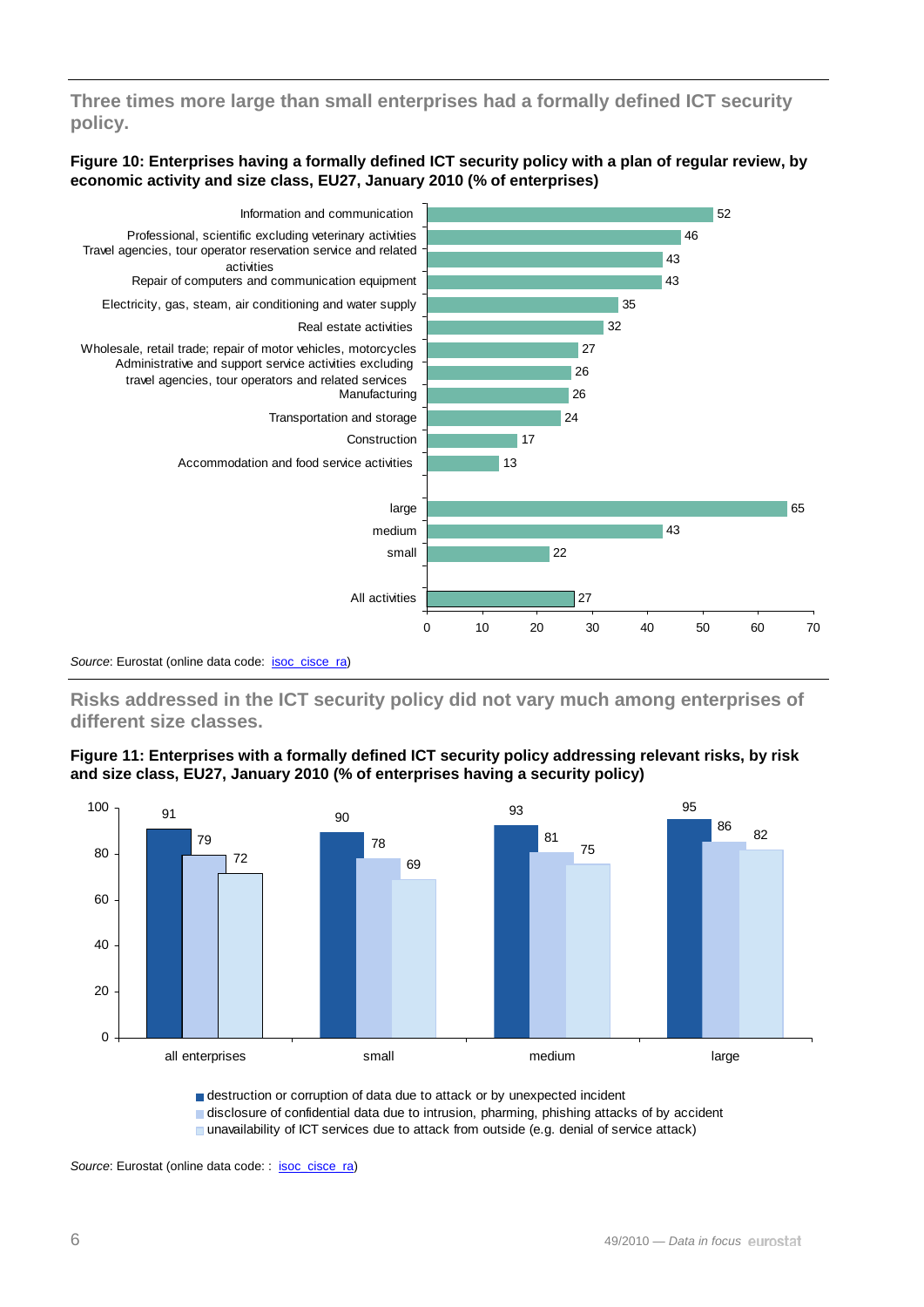**Almost 3 out of 10 enterprises had a formally defined ICT security policy while 7 out of 10 had a Website and 5 out of 10 used automatic share of information within the enterprise.** 





**Voluntary training or generally available information were mostly used to make staff** 

**aware of their ICT related security obligations.** 

## **Figure 13: Enterprises raising awareness among staff of their obligations in ICT security related issues, by type of approach and economic activity, EU27, January 2010 (% enterprises)**



Note: EU27 without EE. *Source*: Eurostat (online data code: [isoc\\_cisce\\_ra\)](http://ec.europa.eu/eurostat/product?code=isoc_cisce_ra&mode=view)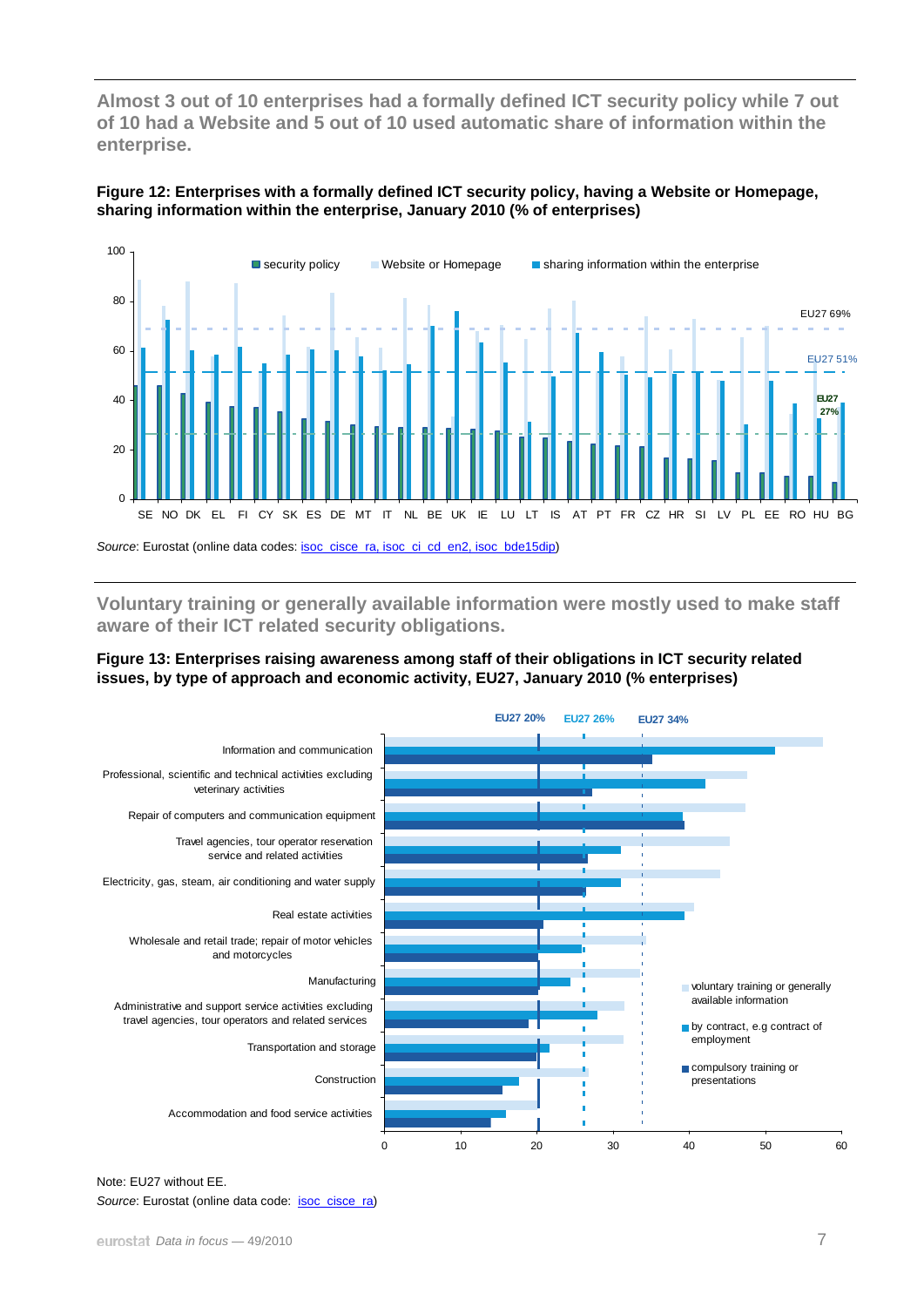**3 out of 20 enterprises experienced an ICT related security incident.** 

### Figure 14: Enterprises having experienced ICT related security incidents<sup>8</sup> which affected their ICT **systems, by type of incident, EU27, 2009 (% enterprises)**



**The lowest share of enterprises having experienced at least one ICT related security incident was for enterprises in accommodation and food service activities.**

### **Figure 15: Enterprises having experienced at least one ICT related security incident which affected their ICT systems, by economic activity, EU27, 2009 (% enterprises)**



Note : EU27 without EE.

Source: Eurostat (online data code: : [isoc\\_cisce\\_ic\)](http://ec.europa.eu/eurostat/product?code=isoc_cisce_ic&mode=view)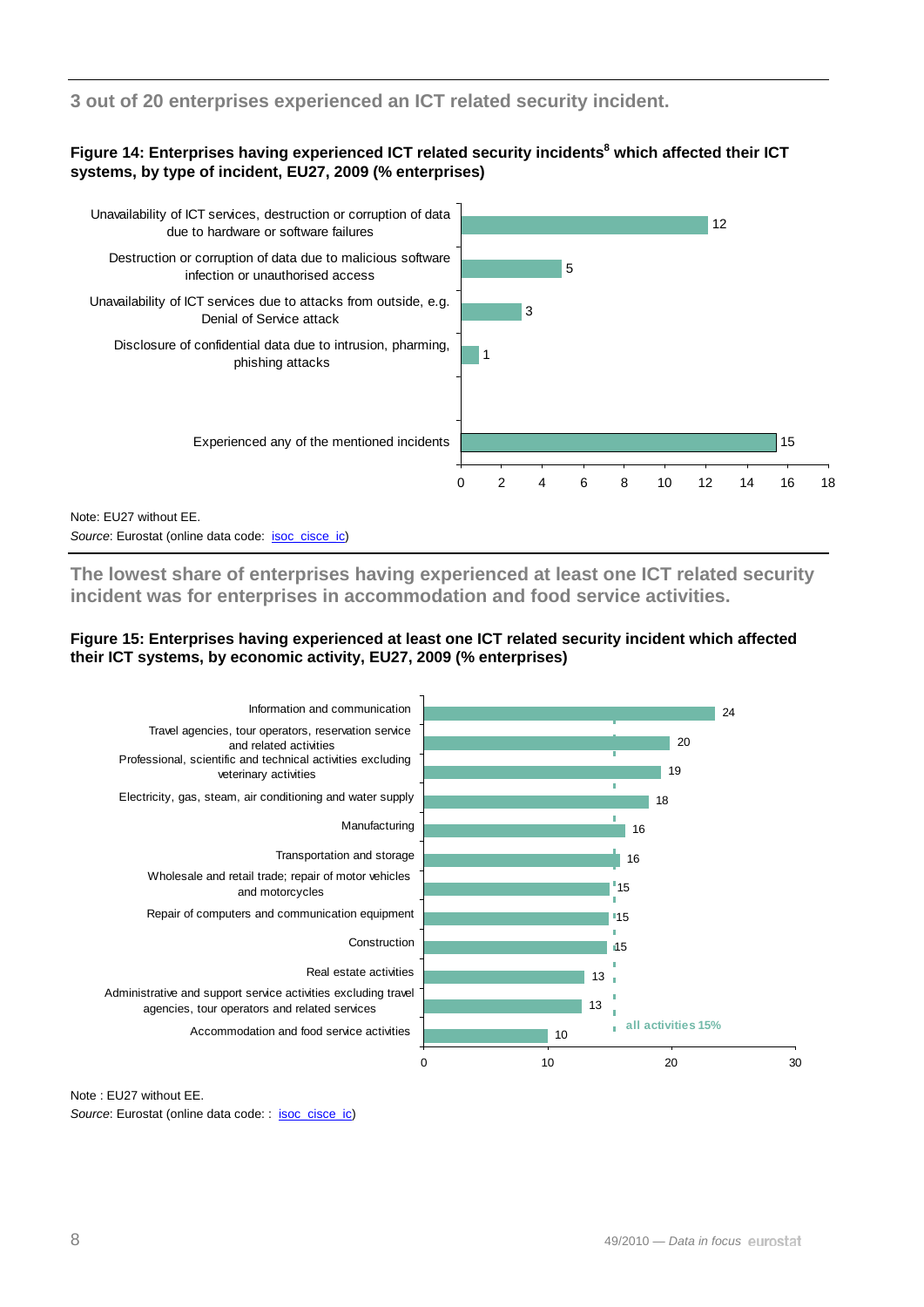**Offsite data backup and strong password authentication were the most common internal security procedures.** 

#### **Figure 16: Enterprises using internal security facilities or procedures<sup>9</sup> , by size class, EU27, January 2010 (% enterprises)**



Note : EU27 without EE.

Source: Eurostat (online data code: **isoc\_cisce\_fp)** 

# **Methodology**

**Source:** Data presented in this publication are based on the results of the 2010 Community survey on "ICT usage and e-commerce in enterprises".

**Sample size:** In 2010, 149 900 enterprises out of 1.6 million in EU27 were surveyed.

**Aggregates:** For a small number of countries, data in some figures may be confidential, not available or flagged as unreliable depending on the breakdown. Data flagged as unreliable are included in the calculation of European aggregates. When comparing with the previous year, the total refers to the comparable total of the economic activities (i.e. excluding repair of computers and communication equipment).

The following notes explain the main concepts referred to in this publication.

**1.** The survey covered **enterprises** with at least 10 persons employed. The reference period was January 2010 or for some questions the year 2009. Economic activities correspond to the classification NACE Revision 2. The sectors covered are manufacturing, electricity, gas and steam, water supply, construction, wholesale and retail trades, repair of motor vehicles and motorcycles, transportation and storage, accommodation and food service activities, information and communication, real estate, professional, scientific and technical activities, administrative and support activities and repair of computers and communication equipment. Enterprises are

broken down by size; small (10-49), medium (50-249) and large enterprises (250 and more persons employed).

**2. Mobile broadband connection** refers to the connection to the Internet via portable computer using 3G modem or via 3G handset, e.g. smartphone. **Intranet** is an internal company communications network using Internet protocol allowing communications within an organisation. **Extranet** refers to a closed network that uses Internet protocols to securely share enterprise's information with suppliers, vendors, customers or other business partners. It can take the form of a secure extension of an Intranet that allows external users to access some parts of the enterprise's Intranet. It can also be a private part of the enterprise's website, where business partners can navigate after being authenticated in a login page.

**3. e-Commerce means** the placement of orders (an order is a commitment to purchase goods or services) via computer networks, not only Internet but also other connections between computers of different enterprises and where payment and delivery are not necessarily done via computer networks.

e-Commerce may be effectively done via websites or via electronic transmission of messages allowing automatic processing; it excludes normal e-mail messages that are manually typed.

**4. Sharing information electronically and automatically within the enterprise** may refer to any of the following:

- using one single software application to support the different functions of the enterprise,

- data linking between the software applications that support the different functions of the enterprise,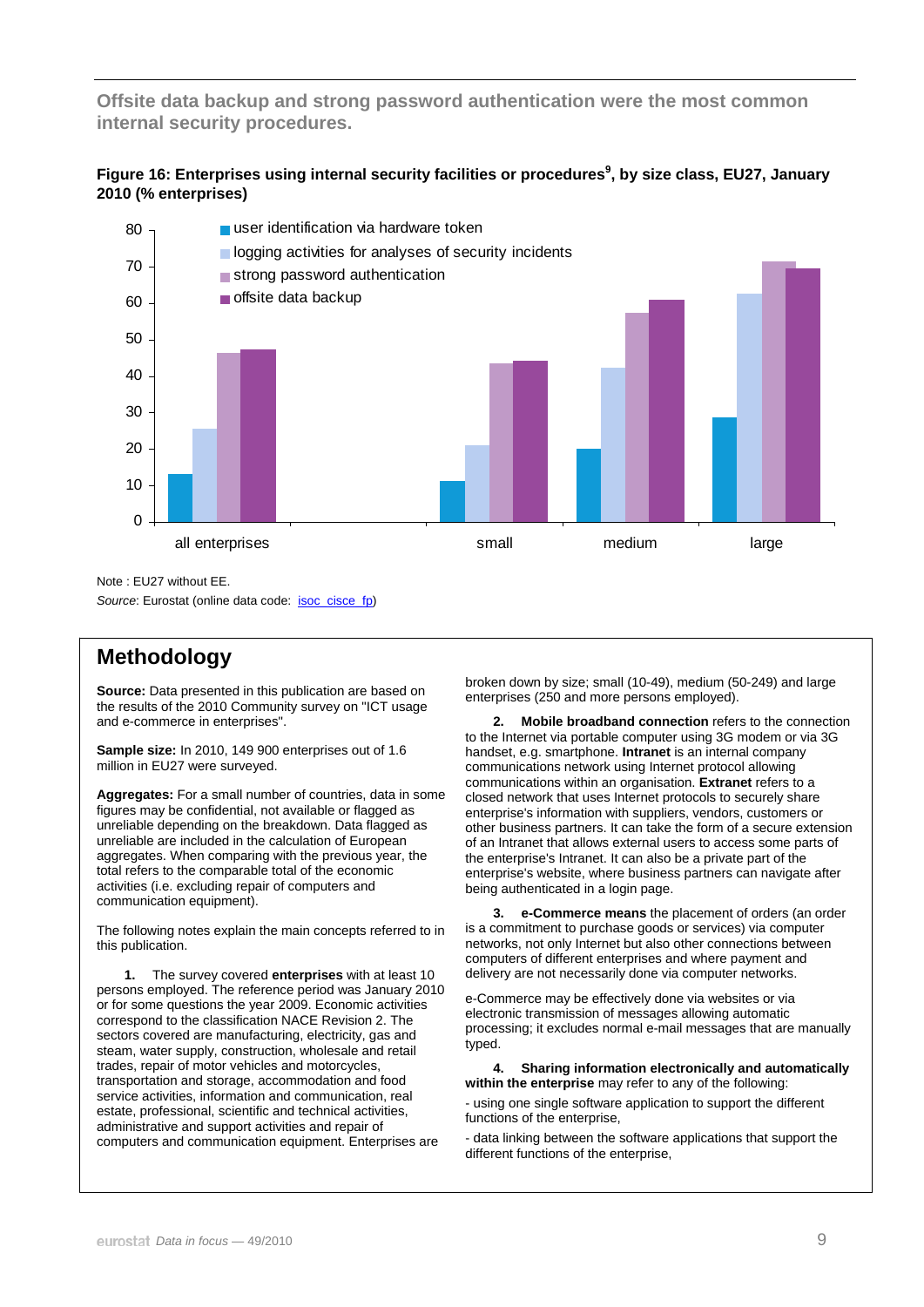- using a common database or data warehouse accessed by the software applications that support the different functions,

- sending or receiving electronically information within the enterprise that can be automatically processed.

Figures 5 and 6 refer to enterprises receiving a sales order or sending a purchase order, and sharing this information electronically and automatically with the software used for at least one of the following relevant business functions: management of inventory levels, accounting, production or services management, distribution management. The latter three are only relevant for sales orders.

Figure 7 refers to enterprises receiving a sales order and sending a purchase order, and sharing this information electronically and automatically with the software used for relevant business functions as for Figure 5.

**5. Sharing information outside the enterprise** refers to sharing information electronically on the Supply Chain Management in the following cases:

– exchanging all types of information with suppliers and/or customers in order to coordinate the availability and delivery of products or services to the final consumer;

– including information on demand forecasts, inventories, production, distribution or product development;

– via computer networks between computers of different enterprises, via websites or other means of electronic data transfer;

– excluding manually typed e-mail messages.

**6. Enterprise Resource Planning (ERP)** refers to software applications which allow sharing information between different functional areas (e.g. accounting, planning, production and marketing). **Customer Relationship Management (CRM)** refers to software applications for managing information about clients that allows capturing, storing and sharing the information about the clients with other business functions or analysing the information for marketing purposes.

#### **7. Electronic transmission of data suitable for automatic processing** means:

– sending and/or receiving of messages (e.g. orders, invoices, payment transactions, product descriptions, transport documents, tax declarations)

– in an agreed or standard format which allows their automatic processing, e.g. EDI, EDIFACT, ODETTE, TRADACOMS, XML , xCBL, cXML, ebXML

– without the individual message being manually typed

– via any computer network(s).

**8. ICT related security incidents** affect the ICT system of an enterprise and may cause different problems. The following security incidents were covered in the survey:

a) Unavailability of ICT services, destruction or corruption of data due to hardware or software failures.

b) Unavailability of ICT services due to attack from outside e.g. Denial of Service attack.

c) Destruction or corruption of data due to malicious software infection or unauthorised access.

d) Disclosure of confidential data due to intrusion, pharming, phishing. Pharming is an attack which redirects the traffic of a website to another, bogus website in order to acquire sensitive information. Phishing is a criminally fraudulent attempt to acquire sensitive information such as usernames, passwords and credit card details by masquerading as a trustworthy entity in an electronic communication.

**9.** User identification refers to the ability to identify and distinguish between individual users. **Authentication** means to assure the identity of a certain user. Authentication and identification of users are used in the context of authorisation, to define access and usage rights related to specific information or services. A **strong password authentication** means a minimum length of 8 mixed characters, a maximum duration of 6 months, encrypted transmission and storage. **Offsite data backup** is part of the off-site data protection strategy of sending critical data from the main site to another location, by means of removable storage media, e.g. magnetic type, external hard disks, or electronically via remote backup services. A **hardware token** is a physical device that authorises the access of the owner of the token to a computer or a network. Hardware tokens provide an extra level of assurance in addition to the personal identification number (PIN), which authorises users as the owner of that particular device; the device generates a number which uniquely identifies the user to the service, and allows logging in.

The full set of data can be found on the Eurostat website, under Statistics / Industry, trade and services / Information society / Data and in the dedicated section on Information society statistics / Data / Comprehensive databases [\(http://epp.eurostat.ec.europa.eu/portal/page/portal/informa](http://epp.eurostat.ec.europa.eu/portal/page/portal/information_society/data/comprehensive_databases) tion\_society/data/comprehensive\_databases).